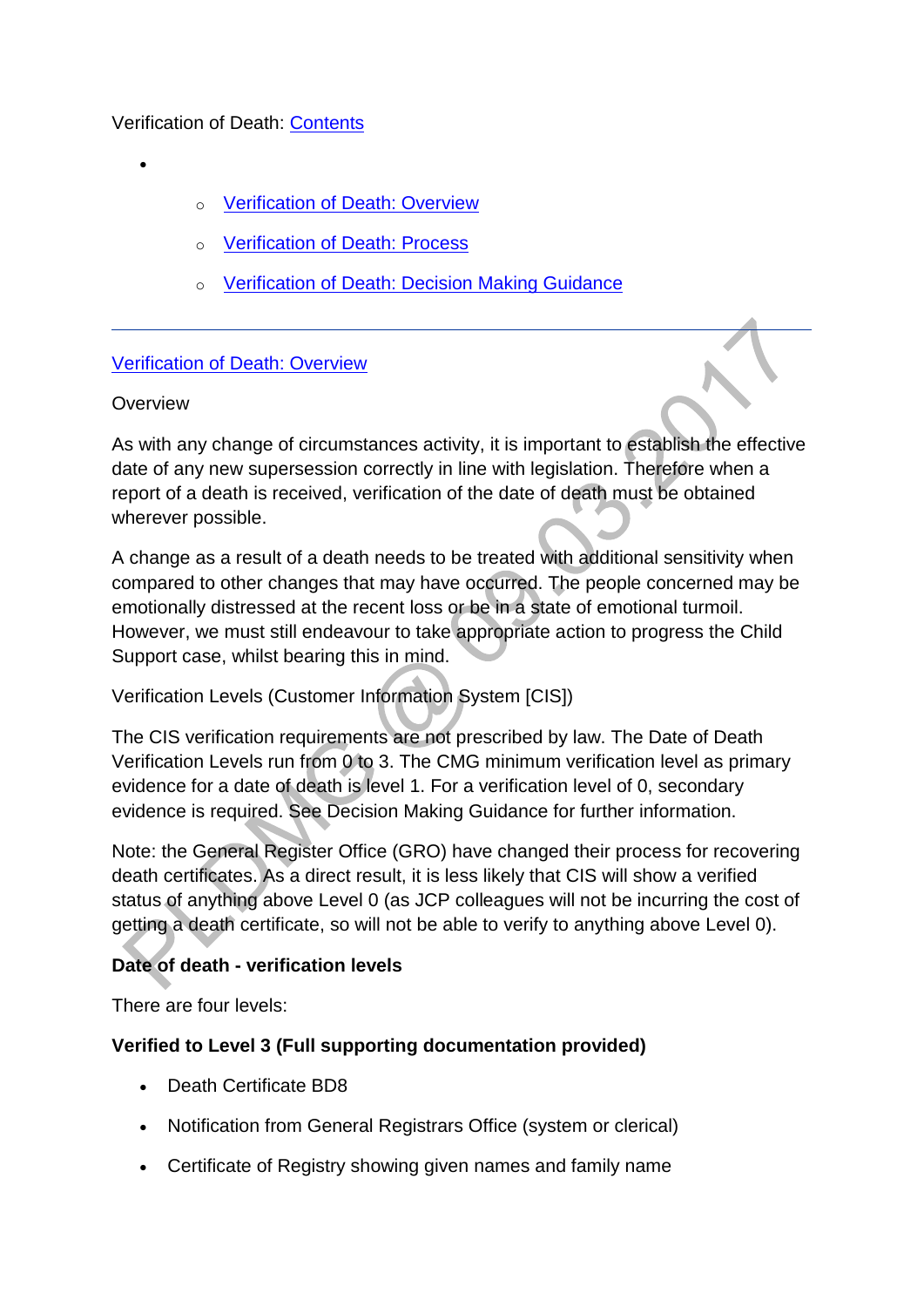- General Registrars Office copy
- Notification of death issued by the Forces Department of the Ministry of Defence (MOD)
- Notification of death issued by the Registrar General of the Shipping and Seamen (Mercantile Marine)
- Death Certificate issued by the Foreign and Commonwealth Office (Full British consular, embassy or high commission)
- Coroners Interim Certificate as to Fact of Death

## **Verified to Level 2 (Partial supporting documentation provided)**

- Documented Coroners Verdict or Procurator Fiscals report (in Scotland)
- Presumption of death by a court of Law in England, Scotland or Wales

# **Verified to Level 1 (limited supporting documentation provided)**

- Notification from Hospital
- Police Statement
- Return of product with a declaration of death document. This can be in the form of a letter from a relative or representative of the deceased, press release or memorial card.
- Telephone call from the next of kin, other relative or representative of the deceased. (N.B. DWP will accept and record this verification at Level 2 based on the fact that GRO confirmation will be received by CIS)

# **Not Verified will show as '0'**

Where the death has not been verified see 'Secondary Evidence'

# [Return to contents](http://np-cmg-sharepoint.link2.gpn.gov.uk/sites/policy-law-and-decision-making-guidance/Pages/Verification-of-Death.aspx#Contents)

[Verification of Death: Process](http://np-cmg-sharepoint.link2.gpn.gov.uk/sites/policy-law-and-decision-making-guidance/Pages)

## Report of a Death

When a report of a death is received, the CMG will have to verify the death. The evidence required is generally obtained by requesting the caller reporting the death, to provide the evidence or if the death is a client the name of the client's executor. It is not necessary that the caller is the other client or a representative (rep), i.e. the caller may be a relative or a friend. Obtaining this information is not a breach of data protection law.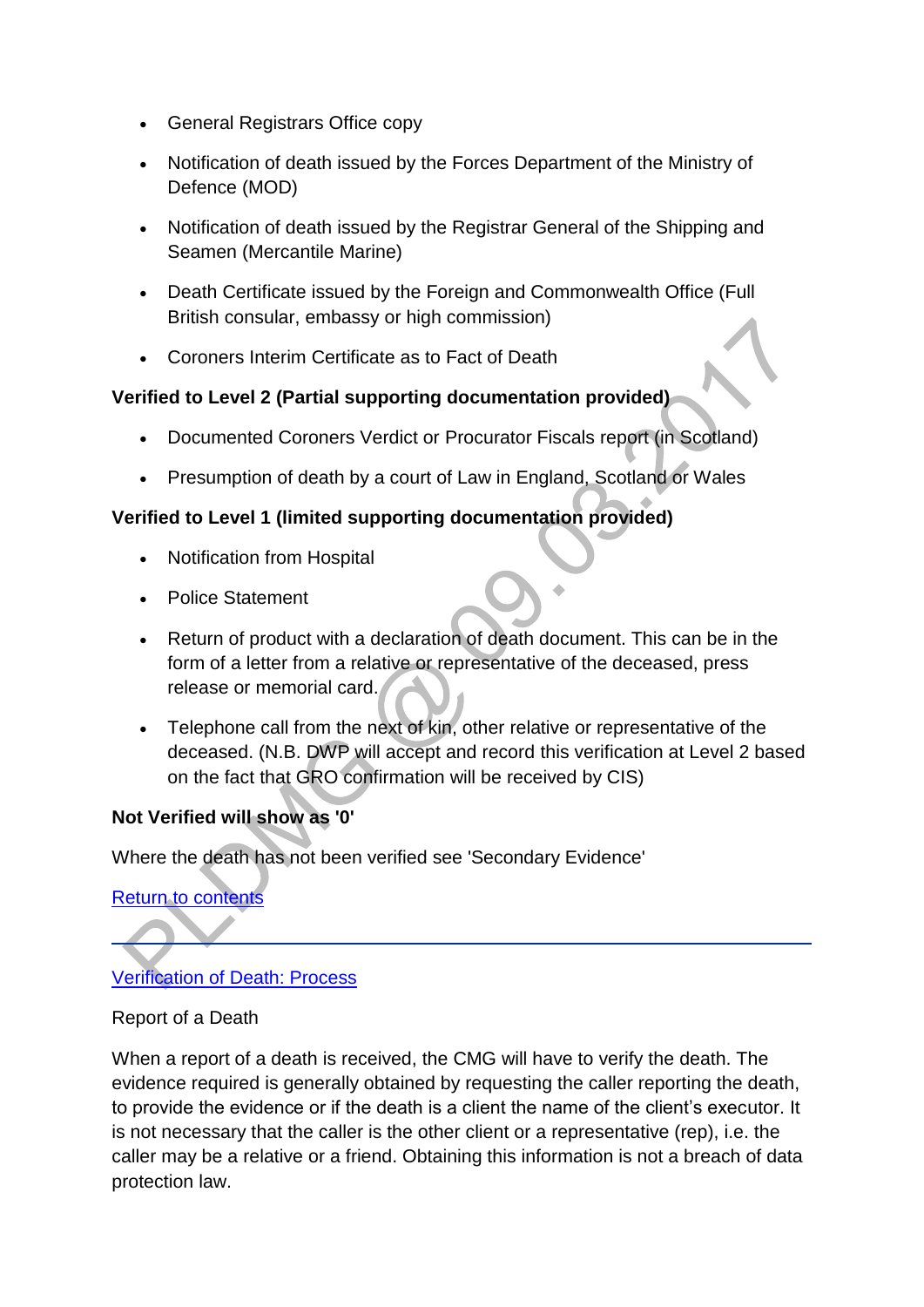#### Key Points to Remember During Contact

Where a call is received reporting a death, it is essential to remember to:

- be courteous/considerate to the caller;
	- $\circ$  offer the caller your condolences at hearing of their loss;
	- o remain courteous and empathic at all times during your conversation;
	- o apologise but explain that, although it may be arduous for them, you would like to ask them some questions as, if we can gather as much information as possible now, we may not need to make further contact, disturbing them during their time of loss;
	- o deliver any questions you pose in a non-confrontational manner, remembering at all times that the person you are talking to may just have suffered an (extreme) emotional shock;
	- $\circ$  moderate your tone of voice this is vital as, although some of the questions you may be asking are quite probing, if your questioning shows sensitivity, the person may still be prepared to answer your questions;
	- $\circ$  offer to arrange a call-back (and arrange a time with them) if they become emotionally distressed at any point during your contact; and
	- $\circ$  thank the person, at the end of the call, for having understood the reason for the questions you have asked and sparing the time to answer such difficult questions during their time of loss.
	- $\circ$  always remain sensitive to the emotions of the person you are in contact with – if the person you are talking to becomes distressed, offer to call them back and arrange a time to call;
		- wherever possible, obtain primary evidence. Check CIS in all cases, regardless of any "financial benefit" considerations, and record the status shown in any decision notes;
	- o if you have been unable to obtain primary evidence, consider financial gain, see Decision Making Guidance for additional information;
	- $\circ$  treat all cases on their own merits:

 $\bullet$ 

o fully record and clearly explain the reasoning behind the decision you are making. Death verified at level 1 or above on CIS/ a death certificate (usually) provides 'primary evidence', however where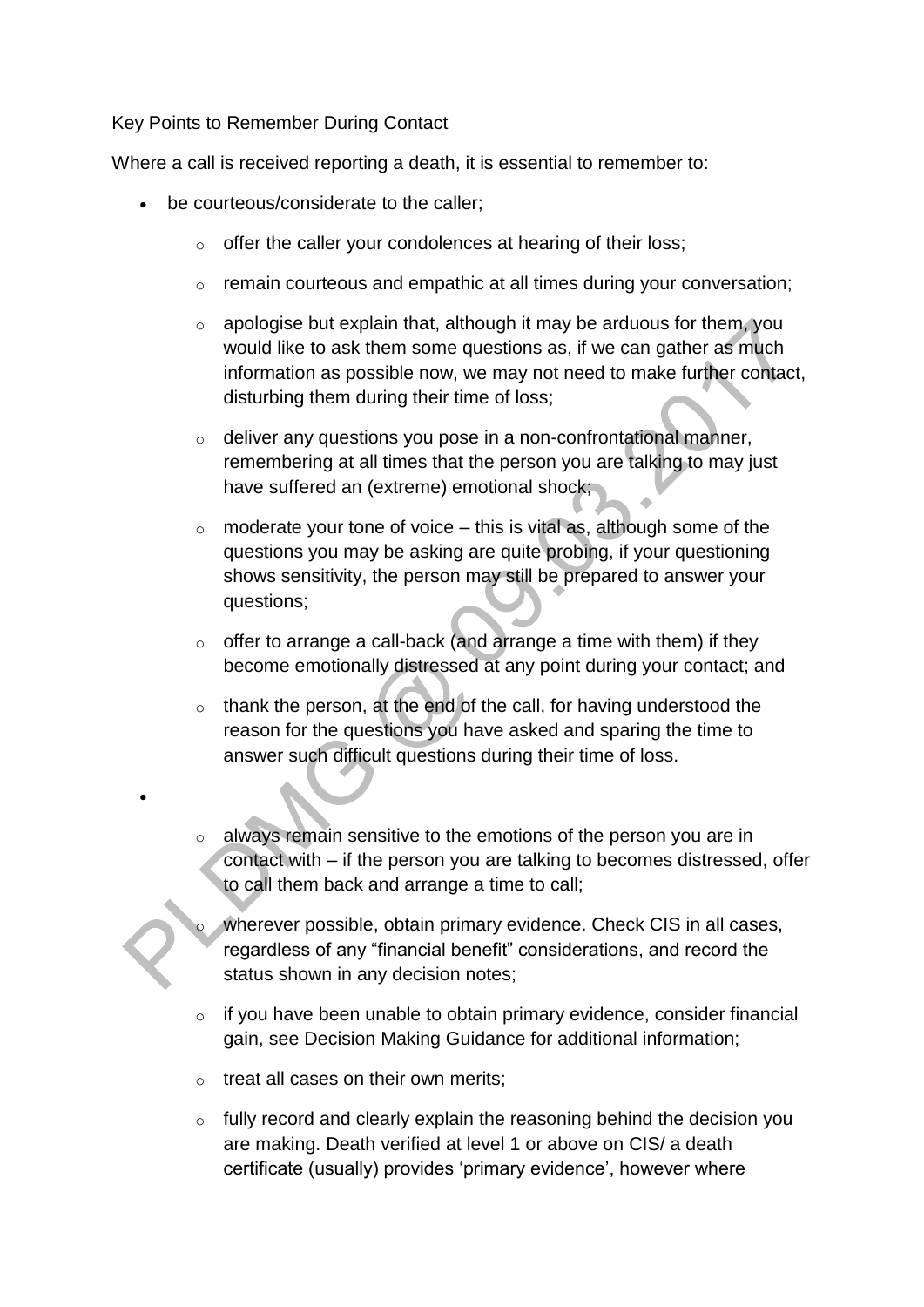secondary information has been used, this should be clearly documented, including an explanation of why it was felt this provided sufficient evidence upon which to action a change.

### [Return to contents](http://np-cmg-sharepoint.link2.gpn.gov.uk/sites/policy-law-and-decision-making-guidance/Pages/Verification-of-Death.aspx#Contents)

### [Verification of Death: Decision Making Guidance](http://np-cmg-sharepoint.link2.gpn.gov.uk/sites/policy-law-and-decision-making-guidance/Pages)

#### Primary Evidence

Certain information, in and of itself, may be sufficient for you to take action on a case. Other information may be of a "lower" quality and require further supporting evidence before any action should be taken. The following information outlines the "hierarchy" of evidence and what action you should take after your contact with a person reporting a death.

It may be possible to obtain a copy of a death certificate from the local registry office where the death occurred.

Note: an Interim Death Certificate cannot be accepted as primary evidence to verify a death. The date of death given may be subject to change (which could cause issues trying to rectify the amount of any debt / overpayments resulting from having to revise any decision we may already have made). However, in conjunction with further supporting evidence an interim certificate could be considered as secondary evidence.

## **Death certificates**

Death certificates are issued by a registrar when a doctor or, in certain circumstances a coroner, confirms a death. If a death certificate can be provided, this evidence is sufficient to allow for a supersession decision to be made and any appropriate action to be taken on the Child Support case. A copy of the certificate is sufficient, rather than the original but, if an original is received, you should copy it and return the original.

## **Death status verified by the Customer Information Service (CIS)**

In all cases, regardless of any other information that you may have gathered, a check of CIS must always be made, and the result recorded in your decision. Where the reported death is also supported by a verified status of level 1 or above verification on CIS, this should be sufficient to take action on the Child Support case.

Where CIS shows the death verified at level 0, the CMG cannot accept this as primary evidence, therefore secondary evidence will be required. See below for secondary evidence further information.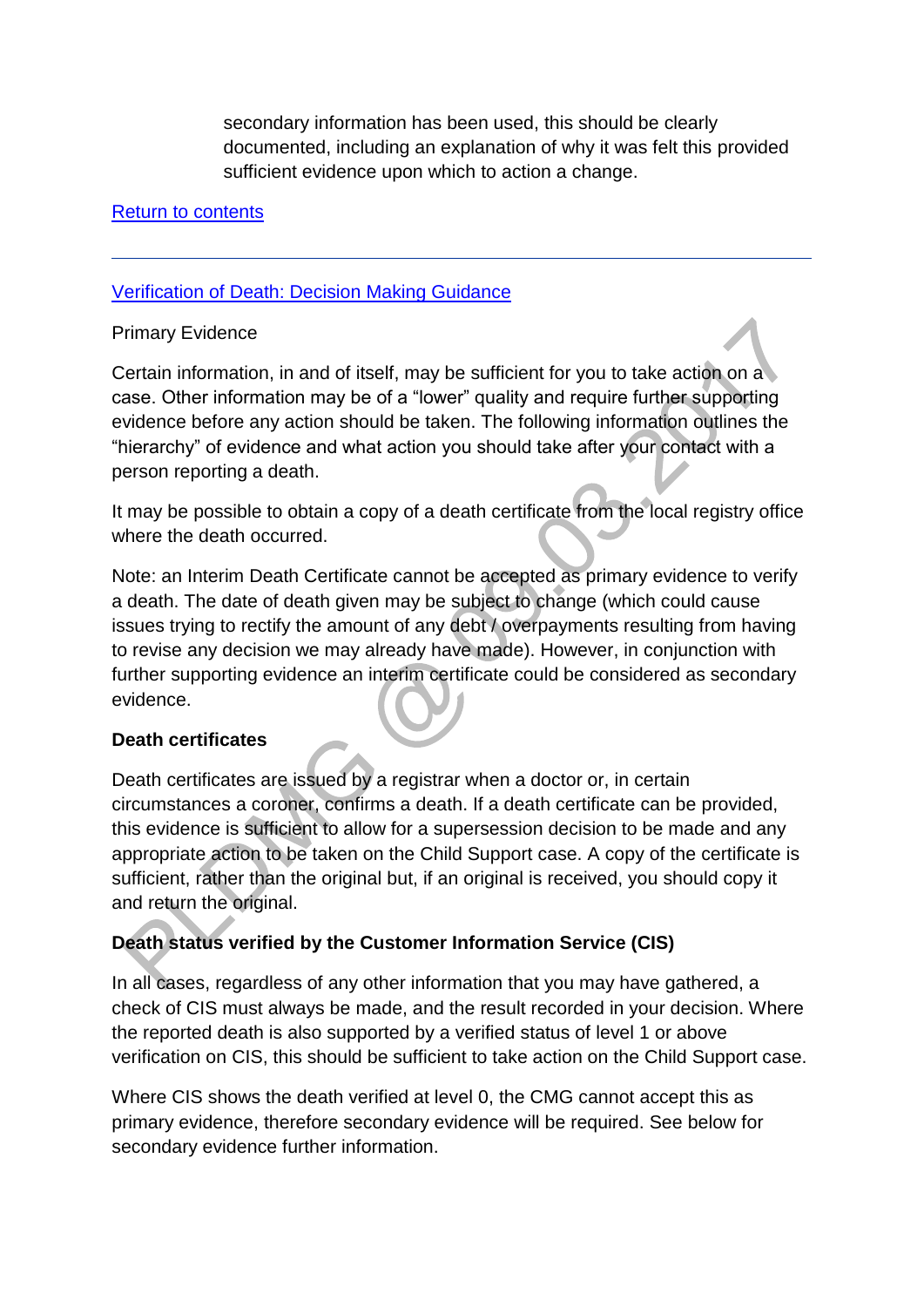Note: CIS very occasionally shows a verified death in error. As such, you must always make a check of the case to ensure that there is no contradictory evidence held there – if the person who has been reported as having died is shown to have made contact with the CMG after the verified date of death shown on CIS, you will need to consider any other evidence you have gathered before making a decision.

## No Primary Evidence

Where primary evidence has not been obtained, you will have to consider if the person reporting the death may benefit financially because of it. Once you have considered if there would be any financial benefit, consider secondary evidence. See below for further information.

## Potential Financial Benefit

As with any supersession activity, the death of a party to a case will benefit one "party" of the case financially (in respect of the Child Support liability), whereas one party will lose out. This must be considered in all cases, and documented in the decision notes. At no point, in any conversation with a person in which the death of a party to a case is discussed should any reference be made to "financial benefit" (e.g. you should not say, "If I action the change you've reported, you would stand to gain financially, so I need more evidence….").

If the person notifying the death does not stand to gain financially by any resulting supersession, the change could be actioned based on their statement alone.

However, if the person reporting the death could stand to gain financially, you would have to make your decision based on any other evidence you can obtain (primary and / or secondary).

The following lists some examples, but is not exhaustive – there may be other scenarios that you encounter.

# **Instances where there would be no financial benefit**

- Where a parent with care reports the death of a qualifying child, in respect of whom they receive maintenance;
- Where a non-resident parent reports the death of their relevant other child, or any child in respect of whom an allowance is made in the calculation (Child of the Family or Child Abroad);
- Where the parent with care's death is reported by their third party representative, their solicitor or a relative.

## **Instances where there could be a financial benefit**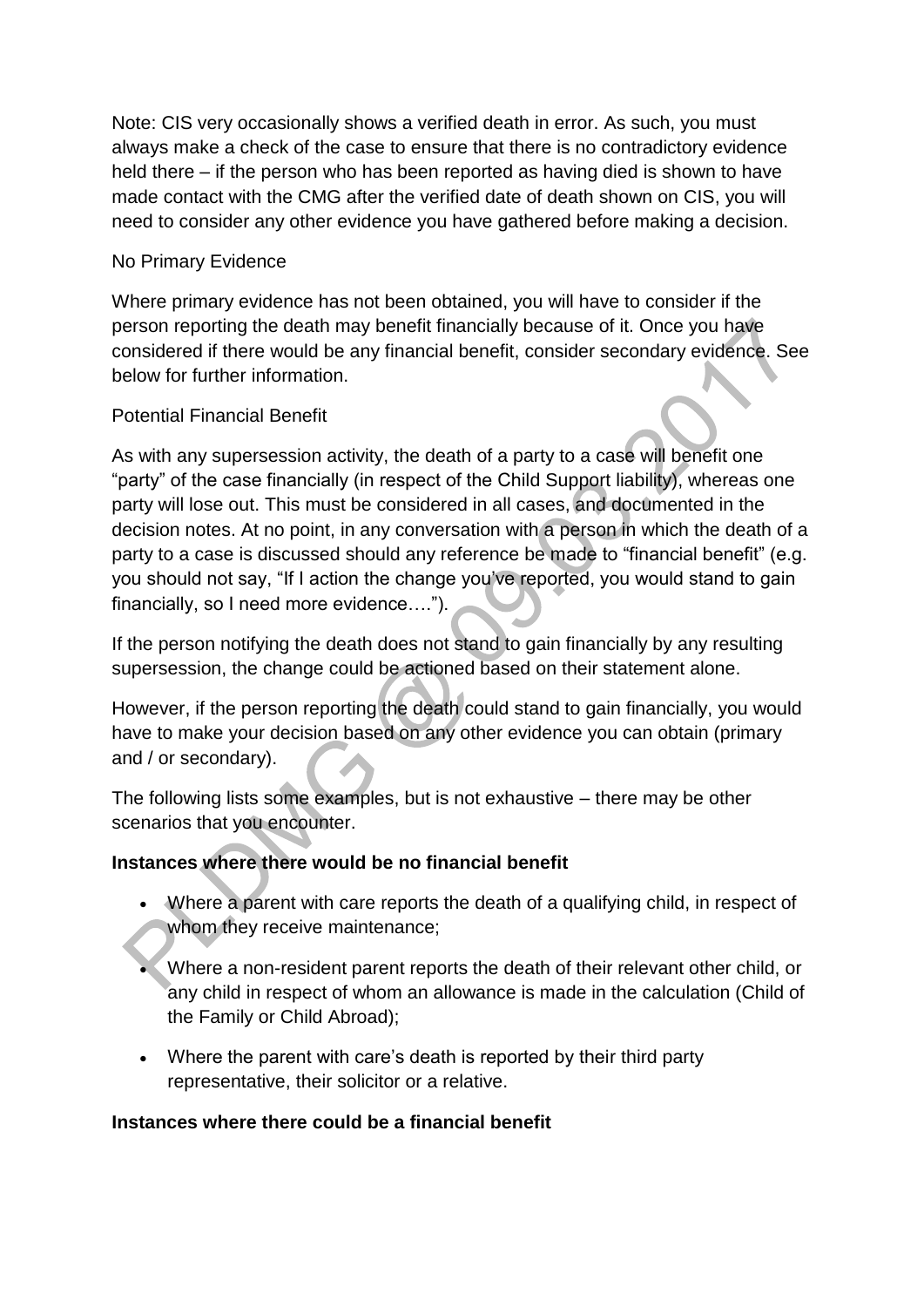- Where a non-resident parent reports the death of a qualifying child, in respect of whom they pay maintenance;
- Where the parent with care reports the death of a non-resident parent's relevant other child, or any child in respect of whom an allowance is made in the calculation (Child of the Family or Child Abroad);
- Where the non-resident parent's death is reported by their third party representative, a solicitor or a relative (in particular the non-resident parent's partner).

## Secondary Evidence

Secondary evidence does not, of itself, necessarily provide conclusive proof but may be highly indicative of the reported death having occurred. Even if there may be primary evidence that can be provided following the contact, you should still endeavour to gather as much secondary evidence in your initial conversation.

When making a decision based on secondary evidence alone, you should always aim to have at least two pieces of secondary evidence which indicate the death has occurred before actioning a supersession. Even then, you may not feel that the secondary evidence is sufficiently substantive to satisfy you that the death has occurred. However, if you feel that one piece of secondary evidence provides sufficient proof of the death, you could still base a decision on that (for example, the non-resident parent was a well known celebrity and their death is reported in the national media).

In all cases, you must also clearly document the reasons why you are either:

- satisfied that the evidence confirms the death; or
- the evidence is not sufficiently robust to satisfy you that the death has occurred, beyond reasonable doubt.

Secondary evidence, which should be requested of the person reporting the death includes:

- Interim Death Certificate
- confirmation from the DVLA / Passport Office that a drivers' licence / passport in the name of the alleged deceased has been "cancelled" as a result of the person having died;
- any documentation relating to funeral arrangements;
- any information relating to the death given in the media specific articles, rather than just an entry in the "births and deaths" section;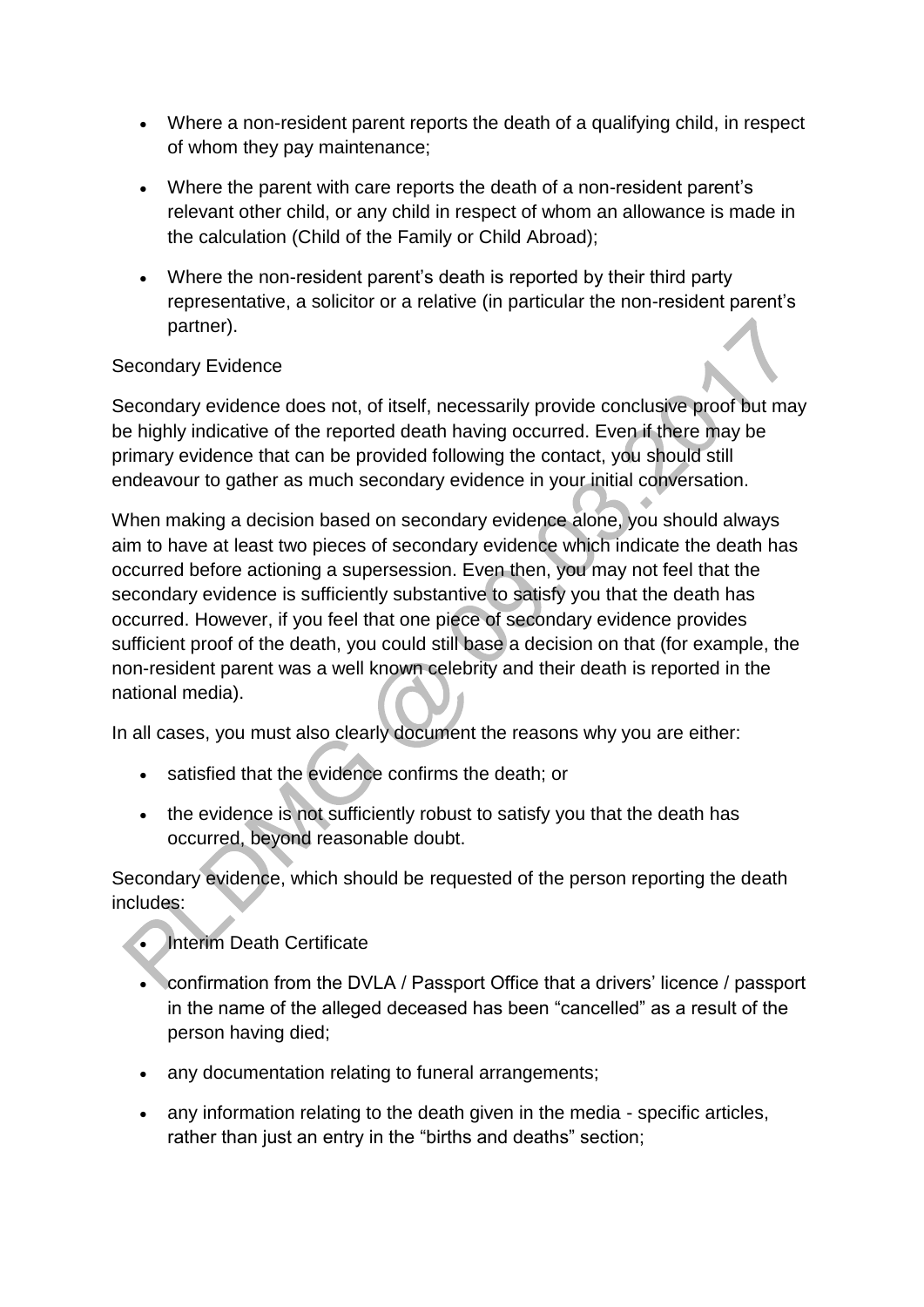$\bullet$  information from life insurance providers  $-$  for example, a letter from the provider confirming that a life insurance policy will now pay out. As there could be potential insurance fraud, additional secondary evidence will be required to support information from life insurance providers.

Note: This list is not definitive and you should ask if there is "anything else" that can be forwarded on to us that could be of use to us, relating to the death.

Information from social networking sites (Facebook / myspace / gonetoosoon.org etc.) should be considered as insufficient evidence upon which to base a decision and is NOT considered as being secondary evidence.

If you are unable to obtain secondary evidence, contact Advice and Guidance.

Questions To Ask The Caller Reporting A Death

Remember when handling the call to:

- remain courteous and treat the caller with sensitivity, as they may have just lost a loved one (think about how you would feel in their situation and how you would wish to be spoken to);
- apologise for having to ask questions, but explain that you need to gather as much information as early as possible to take action on the Child Support case;
- advise them that by answering your questions now, we may not need to make further contacts at a later date, avoiding additional distress.

Note: A caller reporting a death may not be the client's representative, however we can still ask the questions detailed below as this would not breach data protection law.

## **Questions to ask**

Note: A caller reporting a death may not be the client's representative, however we can still ask the questions detailed below as this would not breach data protection law:

- when did the death occur;
- do you have a copy of the death certificate and could it be forwarded on to us;
- who is the executor / person granted letters of administration;
- other than the death certificate, are there any other documents available that confirm the death i.e. acceptance of life insurance claims / confirmation from DVLA that the drivers' licence has been cancelled / confirmation from the Passport Office that the deceased's passport has been cancelled etc.